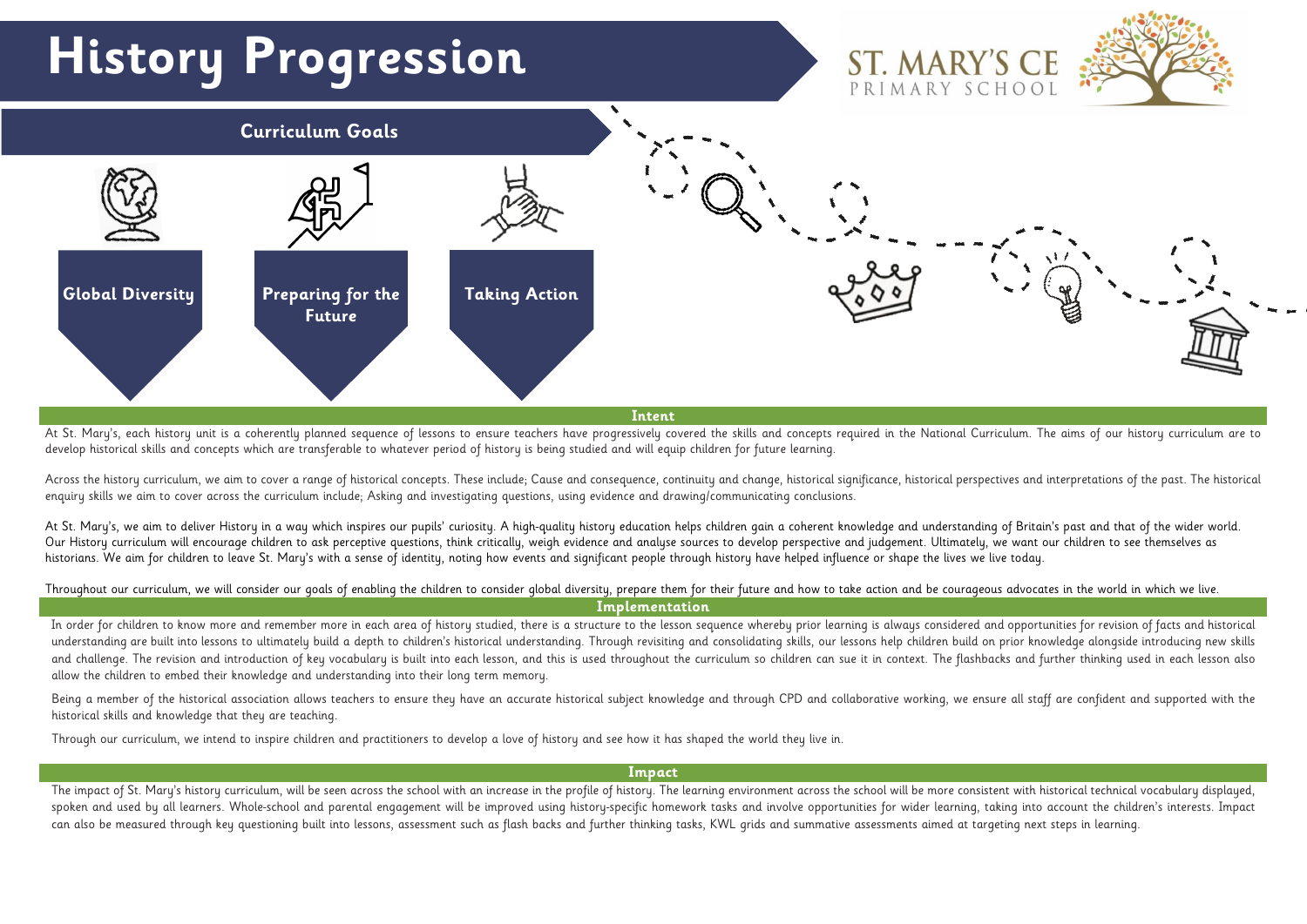| <b>EYFS</b>                                                                                                        |                                                                                    |
|--------------------------------------------------------------------------------------------------------------------|------------------------------------------------------------------------------------|
| Understanding the World (People and Communities)                                                                   | Understanding the World (The World)                                                |
| Children talk about past and present events in their own lives and in the lives of family members. They know about | Children know about similarities and differences in relation to places, objects, r |
| similarities and differences between themselves and others, and among families, communities and traditions.        | talk about the features of their own immediate environment and how env             |
|                                                                                                                    | another.                                                                           |

| Three and Four-Year-Olds |                         | Understanding the World | Begin to make sense of their own life-story and family's history.                                                                                                                                                                                               |
|--------------------------|-------------------------|-------------------------|-----------------------------------------------------------------------------------------------------------------------------------------------------------------------------------------------------------------------------------------------------------------|
| Reception                |                         | Understanding the World | • Comment on images of familiar situations in the past.<br>. Compare and contrast characters from stories, including figures from the past.                                                                                                                     |
| <b>ELG</b>               | Understanding the World | <b>Past and Present</b> | • Talk about the lives of people around them and their roles in society.<br>• Know some similarities and differences between things in the past and now, dro<br>read in class.<br>Understand the past through settings, characters and events encountered in bo |

|           | Key Stage 1 National Curriculum Expectations                                                                                                                                                                                                                                                                                                                                                                                                                                                                                       | Key Stage 2 National Curri                                                                                                                                                                                                                                 |
|-----------|------------------------------------------------------------------------------------------------------------------------------------------------------------------------------------------------------------------------------------------------------------------------------------------------------------------------------------------------------------------------------------------------------------------------------------------------------------------------------------------------------------------------------------|------------------------------------------------------------------------------------------------------------------------------------------------------------------------------------------------------------------------------------------------------------|
|           | • Pupils should be taught about:                                                                                                                                                                                                                                                                                                                                                                                                                                                                                                   | Pupils should be taught about:                                                                                                                                                                                                                             |
|           | changes within living memory. Where appropriate, these should be used to reveal aspects of change in national<br>life;                                                                                                                                                                                                                                                                                                                                                                                                             | changes in Britain from the Stone Age to the Iron Age;<br>the Roman Empire and its impact on Britain;<br>$\bullet$                                                                                                                                         |
|           | events beyond living memory that are significant nationally or globally [for example the Great Fire of London,<br>the first aeroplane flight or events commemorated through festivals or anniversaries];                                                                                                                                                                                                                                                                                                                           | Britain's settlement by Anglo-Saxons and Scots;<br>$\bullet$<br>the Viking and Anglo-Saxon struggle for the Kingdom of I<br>$\bullet$                                                                                                                      |
| $\bullet$ | the lives of significant individuals in the past who have contributed to national and international achievements.<br>Some should be used to compare aspects of life in different periods [for example Elizabeth I and Queen<br>Victoria, Christopher Columbus and Neil Armstrong, William Caxton and Tim Berners-Lee, Pieter Bruegel the<br>Elder and LS Lowry, Rosa Parks and Emily Davison, Mary Seacole and/or Florence Nightingale and<br>EdithCavell];significant historical events, people and places in their own locality. | a local history study;<br>$\bullet$<br>a study of an aspect or theme in British history that extene<br>the achievements of the earliest civilizations - an overview<br>and a depth study of one of the following: Ancient Sur<br>Dynasty of Ancient China; |
|           |                                                                                                                                                                                                                                                                                                                                                                                                                                                                                                                                    | Ancient Greece – a study of Greek life and achievements<br>$\bullet$<br>a non-European society that provides contrasts with Britis<br>civilization, including a study of Baghdad c. AD 900; Me<br>AD 900-1300.                                             |

 $\overline{\nu}$  places, objects, materials and living things. They  $\overline{\nu}$ ent and how environments might vary from one

rawing on their experiences and what has been thawing and their experiences and what has been

books read in class and storytelling.

# $\boldsymbol{\mathsf{c}}$ ulum Expectations



England to the time of Edward the Confessor;

 $\frac{1}{10}$  as pupils' chronological knowledge beyond 1066;

 $\sigma$  of where and when the first civilizations appeared  $\sigma$ mer; The Indus Valley; Ancient Egypt; The Shang

and their influence on the western world;

ish history – one study chosen from: early Islamic layan civilizationc. AD 900; Benin (West Africa) c.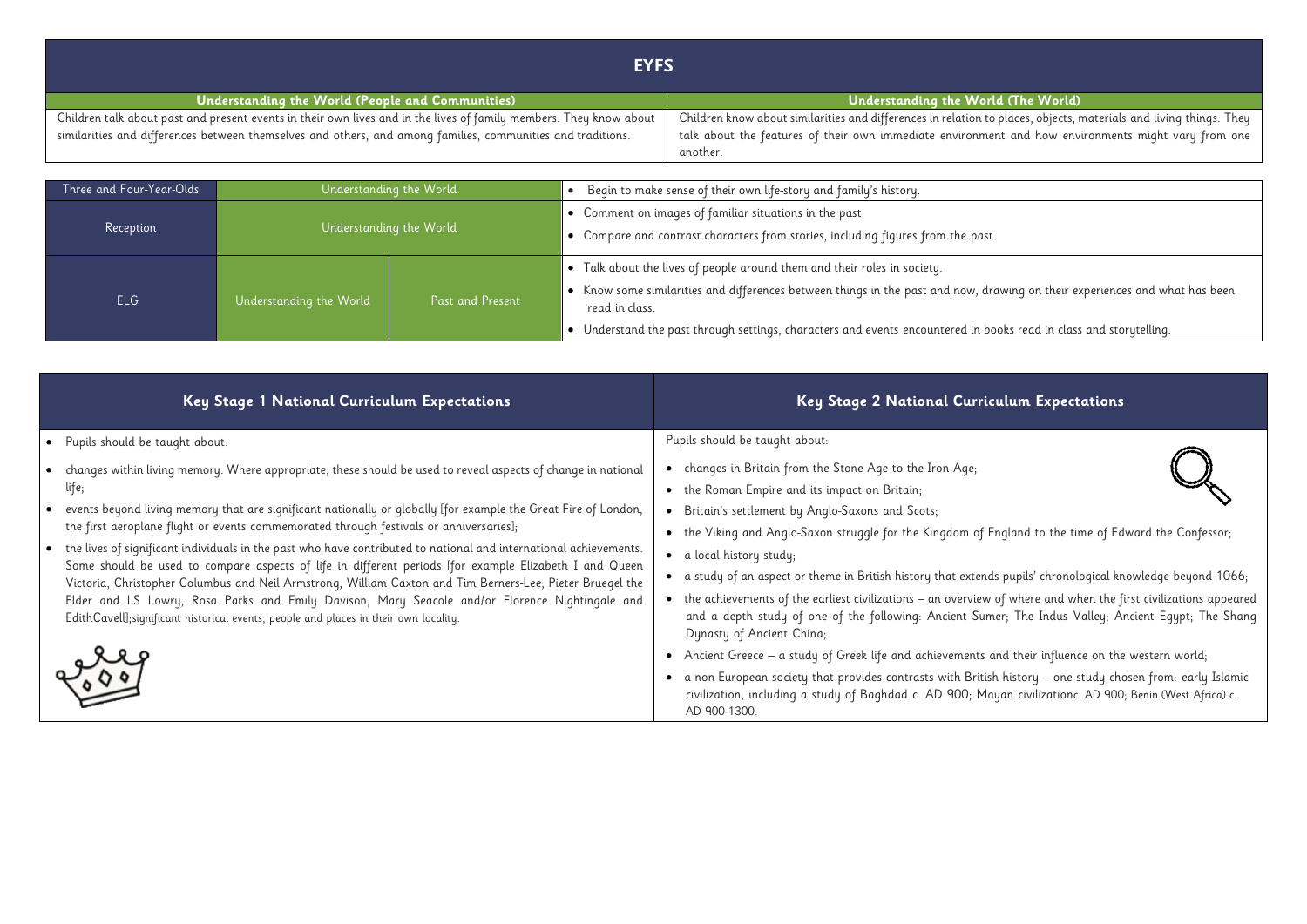- rder an increasing number of significant events, movements and dates on a timeline
- sing dates accurately;
- accurately use dates and terms to describe istorical events:
- understand and describe in some detail the main hanges to an aspect in a period in history;
- understand how some historical events/periods ccurred concurrently in different locations, e.g. Ancient Greeks and The Maya
- escribe a chronologically secure knowledge and nderstanding of British, local and world history,
- establishing clear narratives within and across periods

# **EYFS KS1 LKS2 UKS2**

|                                | <b>EYFS</b>                                                                                                                        | KS <sub>1</sub>                                                                                                                                                                                                        | LKS2                                                                                                                                                                                                         | UKS2                                                                                                                                           |
|--------------------------------|------------------------------------------------------------------------------------------------------------------------------------|------------------------------------------------------------------------------------------------------------------------------------------------------------------------------------------------------------------------|--------------------------------------------------------------------------------------------------------------------------------------------------------------------------------------------------------------|------------------------------------------------------------------------------------------------------------------------------------------------|
|                                | Nursery                                                                                                                            | <b>KS1 History National Curriculum</b>                                                                                                                                                                                 | <b>KS2 History National Curriculum</b>                                                                                                                                                                       | <b>KS2 History National Currici</b>                                                                                                            |
| င္နာ                           | Retell a simple past event in<br>correct order (e.g. went downslide,<br>hurt finger).(Speaking 30- 50m)<br>Remember and talk about | Pupils should develop an awareness of the past, using<br>common words and phrases relating to the passing of<br>time. They should know where the people and events<br>they study fit within a chronological framework. | Pupils should continue to develop a chronologically<br>secure knowledge and understanding of British, local<br>and world history, establishing clear narratives<br>within and across the periods they study. | Pupils should continue to develop<br>secure knowledge and understan<br>and world history, establishing cl<br>within and across the periods the |
|                                | significant events in own<br>experience? (P&C 30- 50m)                                                                             | Children can:                                                                                                                                                                                                          | Children can:                                                                                                                                                                                                | Children can:                                                                                                                                  |
| stan                           | understand and use vocabulary<br>such as: yesterday, last week, at<br>the weekend, this morning, last                              | sequence artefacts and events that are close<br>together in time;<br>order dates from earliest to latest on simple                                                                                                     | use an increasing range of common words<br>and phrases relating to a passing of time<br>sequence several events, artefacts or                                                                                | order an increasing number c<br>events, movements and dates<br>using dates accurately;                                                         |
|                                | night?                                                                                                                             | timelines;                                                                                                                                                                                                             | historical figures on a timeline using dates,<br>including those that are sometimes further                                                                                                                  | accurately use dates and terr<br>historical events;                                                                                            |
| $\tilde{\vec{5}}$<br>$\bullet$ | Reception<br>Talk about past and present events<br>in own life and in the lives of<br>family members?                              | sequence pictures from different periods;<br>describe memories and changes that have<br>happened in their own lives;<br>use words and phrases such as: old, new, earliest,                                             | apart, and terms related to the unit being<br>studied and passing of time;<br>understand that a timeline can be divided into<br>BC (Before Christ) and AD (Anno Domini).                                     | understand and describe in so<br>changes to an aspect in a per<br>understand how some histori<br>occurred concurrently in diffe                |
| <b>Chr</b>                     | understand and use vocabulary<br>such as: yesterday, last week, at<br>the weekend, this morning, last<br>night?                    | latest, past, present, future, century, new,<br>newest, old, oldest, modern, before, after to show<br>the passing of time.                                                                                             |                                                                                                                                                                                                              | Ancient Greeks and The May<br>describe a chronologically sed<br>understanding of British, loca<br>establishing clear narratives                |

| c      | ï |
|--------|---|
| l<br>ו | t |

**Changes in the Past**

**Nursery**

# **KS1 History National Curriculum**

Pupils should identify similarities and differences between ways of life in different periods.

Children should choose and use parts of stories and other sources to show that they know and understand key features of events.

Children can:

- recognise some similarities and differences between the past and the present;
- identify similarities and differences between ways of life in different periods;
- know and recount episodes from stories and significant events in history;
- understand that there are reasons why people in the past acted as they did;
- identify what happened as a result of these events from the past;
- describe significant individuals from the past.

# **KS2 History National Curriculum**

Children should note connections, contrasts and trends over time.

Children can:

• understanding of growth, decay and changes over time? • Comment and ask questions about aspects of familiar world such as the place where I live or the natural world? • Understand and use vocabulary such as: I can see, I saw, same, different, change, what happened?, why, because **Reception**

- note key changes over a period of time and be able to give reasons for those changes;
- find out about the everyday lives of people in time studied compared with our life today;
- explain how people and events in the past have influenced life today;
- identify key features, aspects and events of the time studied;
- describe connections and contrasts between aspects of history, people, events and artefacts studied.



# **History National Curriculum**

s should continue to develop a chronologically re knowledge and understanding of British, local world history, establishing clear narratives in and across the periods they study.

# **KS2 History National Curriculum**

Pupils should note connections, contrasts and trends over time.

- Children can:
	- identify and note connections, contrasts and trends over time in the everyday lives of people;
	- use appropriate historical terms such as culture, religious, social, economic and political when describing the past;
	- examine causes and results of great events and the impact these had on people;
	- describe the key features of the past, including attitudes, beliefs and the everyday lives of men, women and children.
	- compare the key features of the past, including attitudes, beliefs and the everyday lives of men, women and children.
- use evidence to support arguments
- Make observations of animals and plants and explain why some things occur, and talk about changes? (The World ELG)
- Look closely at similarities, differences, patterns and change? (The World 40-60m)
- Understand and use vocabulary such as: I can see, I saw, same, different, similar, change, what happened?, because, explain?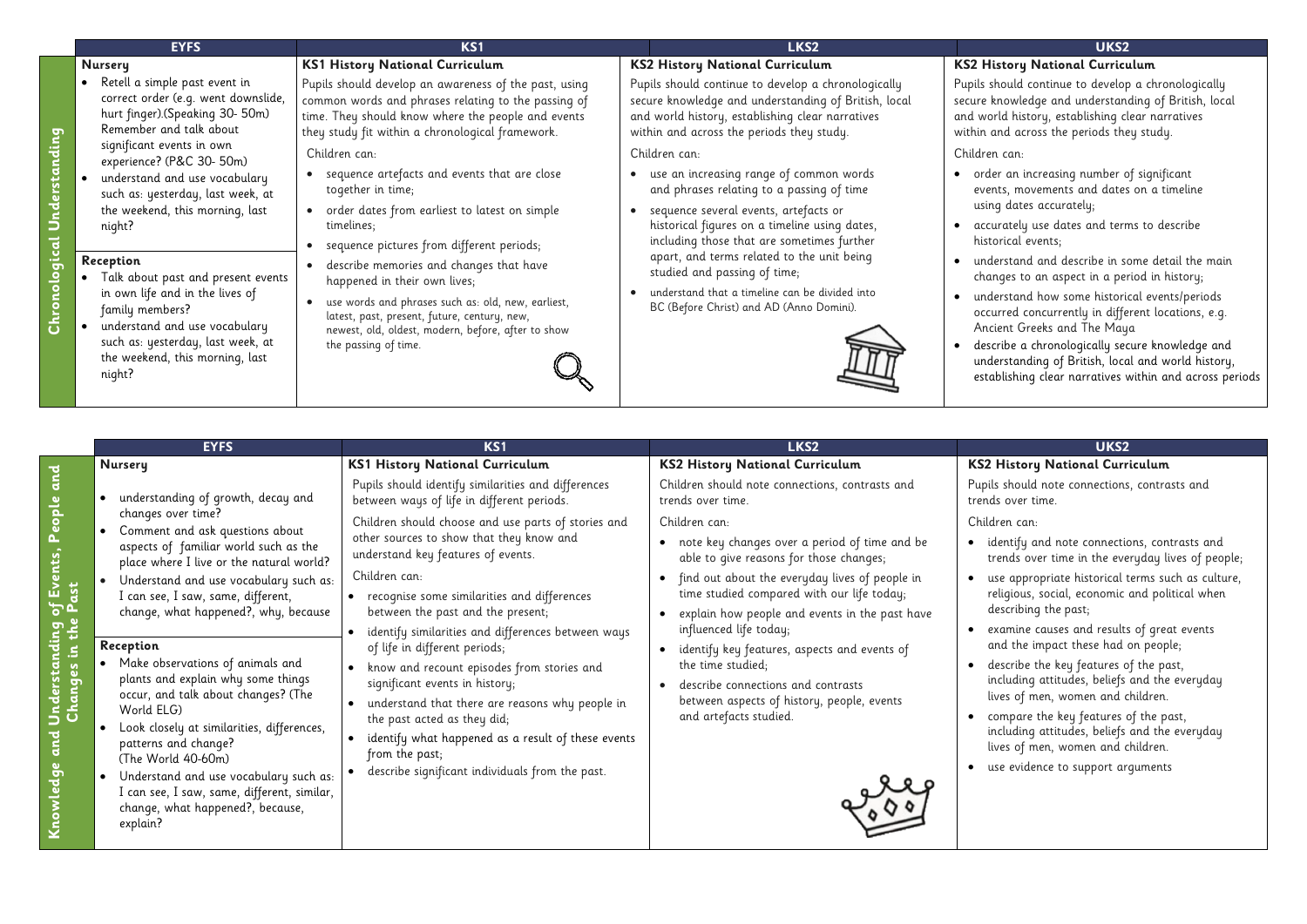|          | <b>EYFS</b>                                                                                                                                                                                                                                                                                                                   | <b>KS1</b>                                                                                                                                                                                                                                                                                                                                                                                                                                                                                                                                                                                                                                                                                          | LKS <sub>2</sub>                                                                                                                                                                                                                                                                                                                                                                                                                                                                                                                                                                                                                                                                                                | UKS2                                                                                                                                                                                                                                                                                                                                                                                                                                                                                                           |
|----------|-------------------------------------------------------------------------------------------------------------------------------------------------------------------------------------------------------------------------------------------------------------------------------------------------------------------------------|-----------------------------------------------------------------------------------------------------------------------------------------------------------------------------------------------------------------------------------------------------------------------------------------------------------------------------------------------------------------------------------------------------------------------------------------------------------------------------------------------------------------------------------------------------------------------------------------------------------------------------------------------------------------------------------------------------|-----------------------------------------------------------------------------------------------------------------------------------------------------------------------------------------------------------------------------------------------------------------------------------------------------------------------------------------------------------------------------------------------------------------------------------------------------------------------------------------------------------------------------------------------------------------------------------------------------------------------------------------------------------------------------------------------------------------|----------------------------------------------------------------------------------------------------------------------------------------------------------------------------------------------------------------------------------------------------------------------------------------------------------------------------------------------------------------------------------------------------------------------------------------------------------------------------------------------------------------|
| icq<br>8 | <b>Nursery</b><br>Listen to stories about the past.<br>Have an awareness that stories<br>are set in the past.<br>Know that some objects and<br>artifacts are older.<br>Reception<br>Use stories to encourage children<br>to distinguish between fact and<br>fiction<br>Ask adults about the past and<br>how it was different. | <b>KS1 History National Curriculum</b><br>Children should understand some of the ways in which<br>we find out about the past and identify different ways<br>in which it is represented.<br>Children can:<br>• start to compare two versions of a past event;<br>observe and use pictures, photographs and artefacts<br>$\bullet$<br>to find out about the past;<br>start to use stories or accounts to distinguish between<br>fact and fiction;<br>explain that there are different types of evidence and<br>sources that can be used to help represent the past.<br>Discuss reliability of photos/ accounts/stories<br>Compare adults talking about the past - how reliable<br>are their memories? | <b>KS2 History National Curriculum</b><br>Children should understand how our knowledge of the<br>past is constructed from a range of sources.<br>Children can:<br>find and analyse a range of evidence about the past<br>and make comparisons between aspects of periods of<br>history and the present day<br>investigate different accounts of historical events and<br>be able to explain some of the reasons why the<br>accounts may be different.<br>start to understand the difference between primary<br>and secondary evidence and the impact of this on<br>reliability;<br>begins to understand how our knowledge of<br>the past is constructed from a range of<br>sources and evaluate them (including | <b>KS2 History National Curricu</b><br>Children should understand how<br>past is constructed from a range<br>Children can:<br>find and analyse a wide rang<br>past and make comparisons b<br>periods of history and the pre<br>use a range of evidence and l<br>clear reasons for different inte<br>linking this to factual underst<br>Understand in more detail, th<br>primary and secondary evider<br>this on reliability;<br>Consider ways of checking the<br>interpretations - fact or fictio<br>$\bullet$ |
|          |                                                                                                                                                                                                                                                                                                                               | describe changes within living memory and aspects of<br>change in national life                                                                                                                                                                                                                                                                                                                                                                                                                                                                                                                                                                                                                     | accuracy).                                                                                                                                                                                                                                                                                                                                                                                                                                                                                                                                                                                                                                                                                                      | know that people in the past<br>in a way that may be to persi<br>understand how our knowled<br>constructed from a range of s<br>them (including accuracy/relia<br>Be aware that different evide<br>conclusions.                                                                                                                                                                                                                                                                                                |

|                              | <b>EYFS</b>                                                                            | KS1                                                                                                                                                                                                                                                                                                                                                                                                                                                                                                                                                                  | LKS2                                                                                                                                                                                                                                                                                                                                                                                                                                                      | UKS2                                                                                                                                                                                                                                                                                                                                                                                                                                                                  |
|------------------------------|----------------------------------------------------------------------------------------|----------------------------------------------------------------------------------------------------------------------------------------------------------------------------------------------------------------------------------------------------------------------------------------------------------------------------------------------------------------------------------------------------------------------------------------------------------------------------------------------------------------------------------------------------------------------|-----------------------------------------------------------------------------------------------------------------------------------------------------------------------------------------------------------------------------------------------------------------------------------------------------------------------------------------------------------------------------------------------------------------------------------------------------------|-----------------------------------------------------------------------------------------------------------------------------------------------------------------------------------------------------------------------------------------------------------------------------------------------------------------------------------------------------------------------------------------------------------------------------------------------------------------------|
|                              | <b>Nursery</b>                                                                         | <b>KS1 History National Curriculum</b>                                                                                                                                                                                                                                                                                                                                                                                                                                                                                                                               | <b>KS2 History National Curriculum</b>                                                                                                                                                                                                                                                                                                                                                                                                                    | <b>KS2 History National Curricu</b>                                                                                                                                                                                                                                                                                                                                                                                                                                   |
|                              | Decide what is new and<br>old.                                                         | Children should ask and answer questions, using other<br>sources to show that they know and understand key<br>features of events.                                                                                                                                                                                                                                                                                                                                                                                                                                    | Pupils should regularly address and sometimes devise<br>historically valid questions about change, cause, similarity<br>and difference, and significance.                                                                                                                                                                                                                                                                                                 | Pupils should regularly address a<br>historically valid questions about<br>and difference, and significance.                                                                                                                                                                                                                                                                                                                                                          |
|                              |                                                                                        | Children can:<br>observe or handle evidence to ask simple questions about<br>the past;                                                                                                                                                                                                                                                                                                                                                                                                                                                                               | Children should construct informed responses that<br>involve thoughtful selection and organisation of relevant<br>historical information.                                                                                                                                                                                                                                                                                                                 | Children should construct info<br>involve thoughtful selection and o<br>historical information.                                                                                                                                                                                                                                                                                                                                                                       |
|                              |                                                                                        | observe or handle evidence to find answers to simple                                                                                                                                                                                                                                                                                                                                                                                                                                                                                                                 | Children can:                                                                                                                                                                                                                                                                                                                                                                                                                                             | Children can:                                                                                                                                                                                                                                                                                                                                                                                                                                                         |
| Enquiry<br><u>Historical</u> | Reception<br>Ask questions about their<br>own life and the<br>environment around them; | questions about the past on the basis of simple<br>observations;<br>choose and select evidence and say how it can be used<br>to find out about the past.<br>• sort historical objects from 'then' and 'now'<br>ask and answer relevant basic questions about the past<br>ask and answer questions, choosing and using parts of<br>stories and other sources to show that I know and<br>understand key features of events<br>show understanding of some of the ways in which we<br>find out about the past and identify different ways in<br>which it is represented. | • use a range of sources to find out about the past;<br>• construct informed responses about one aspect of life or<br>a key event in the past through careful selection and<br>organisation of relevant historical information;<br>gather more detail from sources to build up a clearer<br>picture of the past;<br>• regularly address and sometimes devise own questions<br>to find answers about the past;<br>• begin to undertake their own research. | recognise when they are usine<br>secondary sources of informa<br>past;<br>use a wide range of different<br>collect evidence about the pas<br>pictures, documents, printed :<br>material, pictures, photograph<br>statues, figures, sculptures, hi<br>select relevant sections of inf<br>historically valid questions an<br>informed responses;<br>Address and sometimes devis<br>questions about change, caus<br>Bring knowledge gathered fro<br>in a fluent account. |

# **KRA** Story National Curriculum

should understand how our knowledge of the constructed from a range of sources.

and analyse a wide range of evidence about the and make comparisons between aspects of ds of history and the present day

a range of evidence and link sources to offer some reasons for different interpretations of events, ng this to factual understanding about the past;

erstand in more detail, the difference between iary and secondary evidence and the impact of on reliability;

ider ways of checking the accuracy of  $S<sub>1</sub>$  rpretations – fact or fiction and opinion;

w that people in the past represent events or ideas way that may be to persuade others;

erstand how our knowledge of the past is tructed from a range of sources and evaluate  $t$  (including accuracy/reliability);

ware that different evidence will lead to different lusions.

# **KS2 History National Curriculum**

hould regularly address and sometimes devise ally valid questions about change, cause, similarity erence, and significance.

should construct informed responses that thoughtful selection and organisation of relevant al information.

gnise when they are using primary and ndary sources of information to investigate the

a wide range of different evidence and compare to ect evidence about the past, such as ceramics, res, documents, printed sources, posters, online erial, pictures, photographs, artefacts, historic ues, figures, sculptures, historic sites;

ct relevant sections of information to address rically valid questions and construct detailed, med responses;

ress and sometimes devise historically valid tions about change, cause, similarity and difference;

g knowledge gathered from several sources together fluent account.